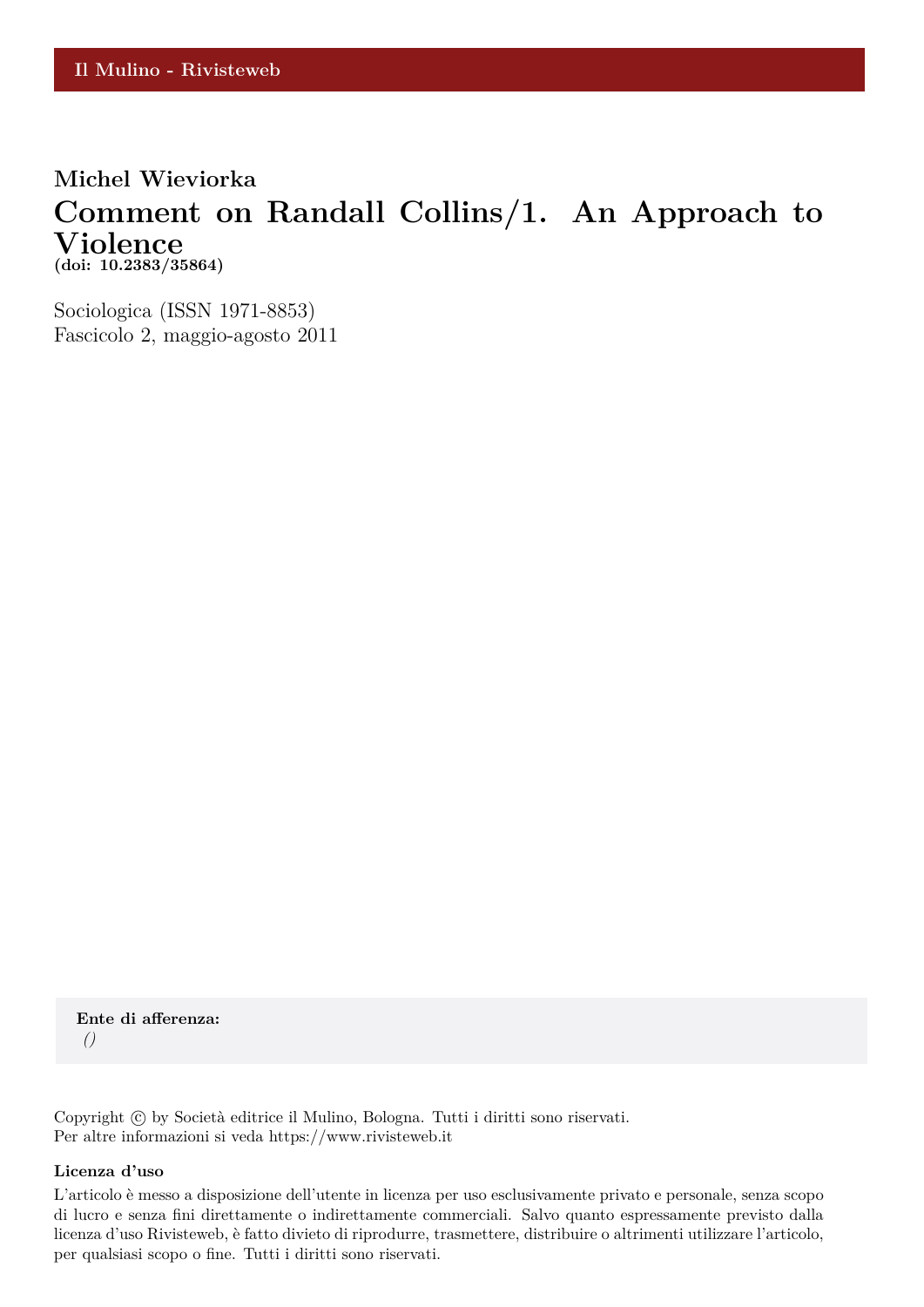Essays

# Comment on Randall Collins/1 An Approach to Violence

# *by* Michel Wieviorka

doi: 10.2383/35864

It is obviously an honour to be considered a worthy adversary by Randall Collins and in this article I will attempt to reply to him at the level which is his: theoretical and fundamental.

By dealing with violence, Randall Collins is one of those who, today, gives preference to what he calls a "micro-sociological theory," as opposed to "macro-sociological" approaches which are nonetheless not without interest. He considers that to move "from macro-history to the interior of the individual consciousness," it is essential to take into consideration "a key micro-sociological component, the situation of immediate social interaction." This is in fact where the core of the theoretical and empirical debate resides.

#### **xThe Limits of Interactionism**

Even if transformed into complementary approaches, the micro/macro opposition is not satisfactory. To be exact when Randall Collins refers to as "micro" approaches he means interactionist approaches. In the first place it is worth noting that the interactionists are not the only people to take an interest in the "local," as he does; indeed, there are also all sorts of sociological orientations and, in particular, those falling under methodological individualism and taking the individual rather than the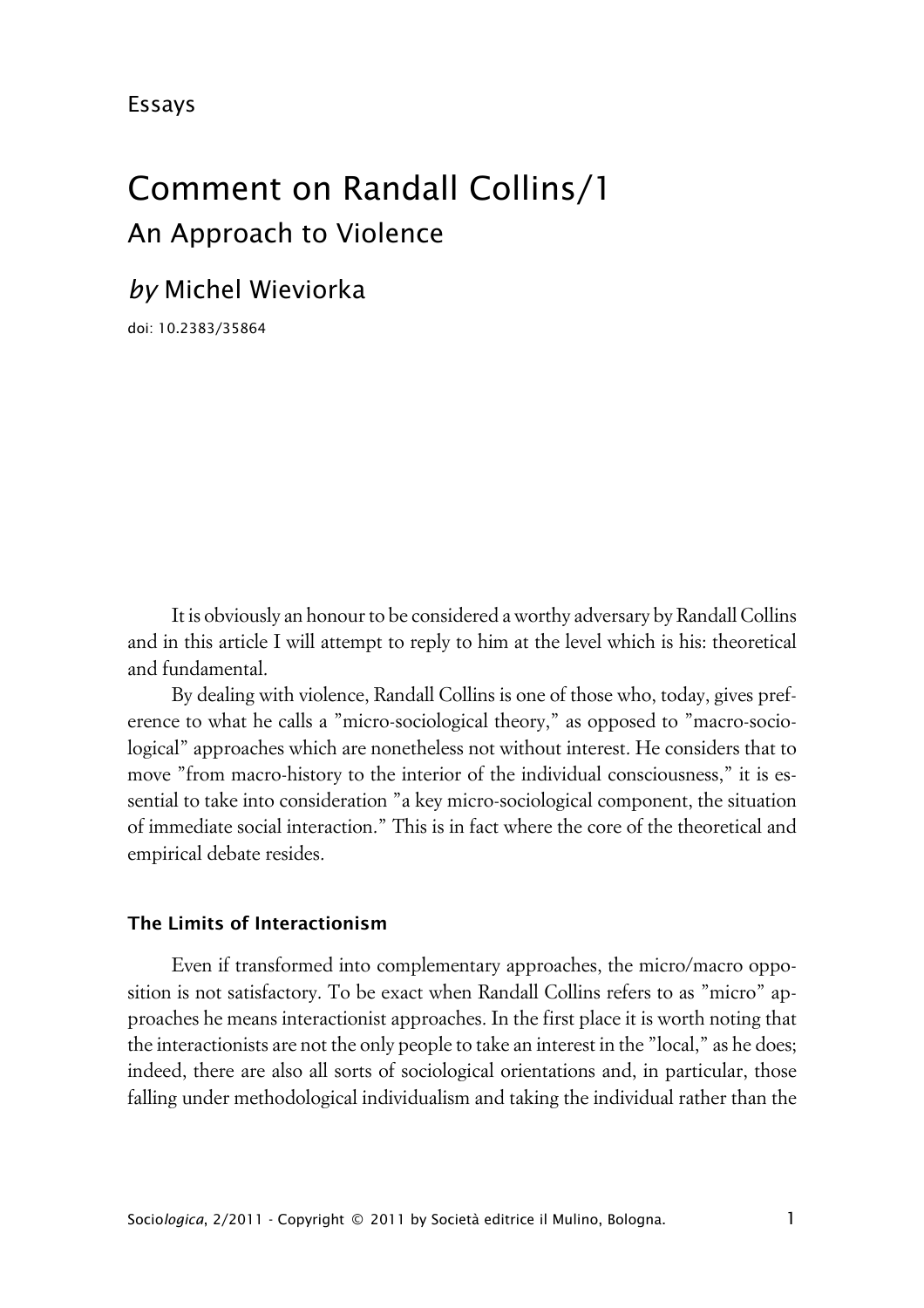system as their starting point, which do not necessarily have a strong interest in the study of interpersonal interactions.

The vocation of interactionism is to be interested in interaction and, as a result, it deduces that this is where social action is located. Now, to comprehend violence, it is not sufficient to understand what is at issue in a situation, close up, at the time when it is being perpetrated and to reduce this situation, which Randall Collins refers to as "local," to interactions. Some forms of violence, and he himself refers to them, operate at a distance, particularly in recent or present-day warfare: where is the interaction when an American bomber drops an atomic bomb on Hiroshima? An important aspect of Randall Collins' approach even involves stating that today, in comparison with the past, various changes have made it possible to avoid violent interaction with tense and confrontational one to one encounters.

Randall Collins is well aware that one also has to consider the social, political, cultural, economic and even social anthropological conditions which make violence possible and the processes which lead thereto. "Pure" interactionism does not suffice on its own, something which was clear to Erving Goffman, the best spokesman for this type of approach, was aware as explained that his research had nothing to do with the understanding of political processes and historical changes which come under other types of analysis. As a result, the approach adopted by Randall Collins is strange since it promotes a type of explanation (interactionist) which he is constantly required to complete with anthropo-historical elements, almost by a sort of grand narrative recounting for example the transition from pre-modernity to modernity. A narrative of this sort is open to challenges and, moreover, it has certain similarities, as it happens, with a form of evolutionism which one would not expect in the writings of someone as erudite as Randall Collins.

In some ways, Randall Collins' approach reminds me of that of Ted Robert Gurr who, in the 1970s, in relation to violence, suggested a central paradigm (in this instance, the relative frustration paradigm) but who, to be credible, felt obliged to include in addition all sorts of other explanatory factors which had nothing to do with this paradigm. We have here a juxtaposition of explanatory elements and not their integration.

#### **xSociology and History**

My own approach is not a combination of "micro" and "macro" theories, terms which I try to avoid. It is above all sociological, and while history does interest me my aim is not to produce a grand historical fresco, a history of violence. It is instead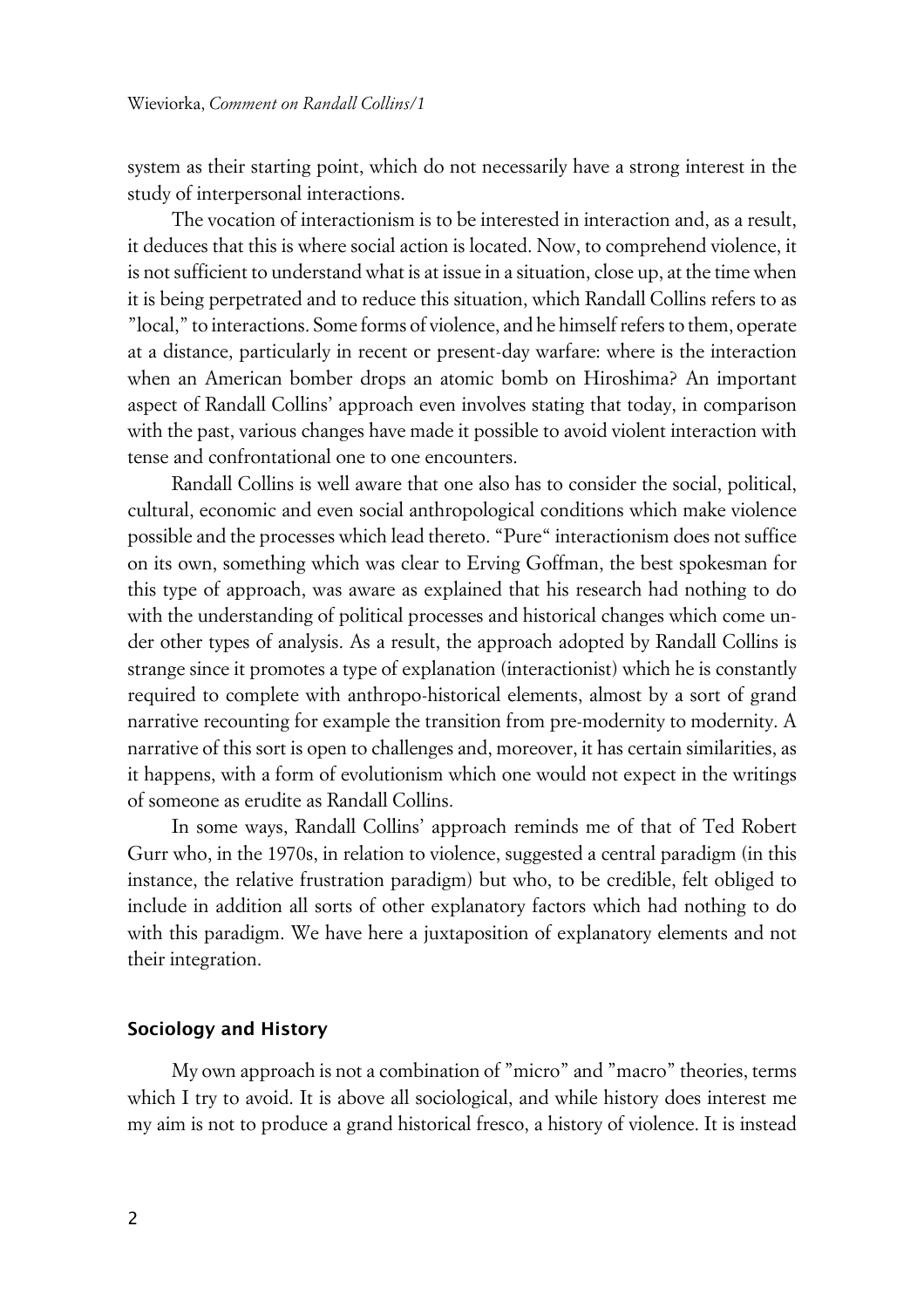to shed light on specific events, processes or historical moments. The staple material of my book is empirical research and extensive reading, in particular in the areas which Randall Collins prioritizes.<sup>1</sup> I maintain that for numerous societies the mid 1970s (some will say: 1973, with the oil crisis) constituted a watershed, where in some societies there was a transition from one set of problems and their representations to another – one could call it a shift in paradigm. This is true in countless spheres, and if one wishes to understand present-day violence, these and other changes have to be taken into consideration; some are world level (like the disintegration then the disappearance of the Soviet Union and the end of Cold War) others restricted to certain societies (like the historical decline of the workers' movement and the structural conflict opposing it to the masters of labour).

In considering the major questions posed by violence, my whole endeavor has consisted in constructing an integrated, or in any event coherent, package or set of analytical tools enabling us to shed a new and powerful light on specific historical experiences, and my objective was not to work out "the" good micro, or macro, theory. These tools aim to go beyond the limits of the theoretical arena of the opposition between micro and macro; they do not necessarily refer to it.

Consequently I did not claim that I was studying the historical entity which violence might constitute, its spatial and temporal diversity and its major changes; I focused on certain points in time and certain places which it seemed to me particularly significant for an adequate evaluation of present-day violence. Above all, I have sought to conceptualize violence sociologically by providing the analytical tools which may give us a better understanding of some of its forms.

A sociological approach cannot claim to provide a historical synthesis but it can contribute a useful set of equipment, the heuristical value of which will vary. When Max Weber made a link between the Protestant ethic and the spirit of capitalism and supported it with historical knowledge he was suggesting a strong and original hypothesis at his time since it was a question of explaining economic behavior by religious convictions. And if sociologists and historians, as was the case at an early date, demonstrated, amongst other criticisms, that capitalism had appeared in circumstances other than directly linked to Protestantism,<sup>2</sup> that does not mean we have to forget Max Weber; it merely indicates that the relevance of his approach does not make of it a watertight theory, nor a historical demonstration valid worldwide.

<sup>1</sup> For example, and amongst many other books, see John Dower [1993] and Joanna Bourke [1999].

<sup>2</sup> As soon as *The Protestant Ethic and the Spirit of Capitalism* was published the controversy was launched by little known researchers such as H. Fischer and F. Rachfahl, and other confirmed authors like L. Brentano and W. Sombart. Max Weber made a very well-argued reply.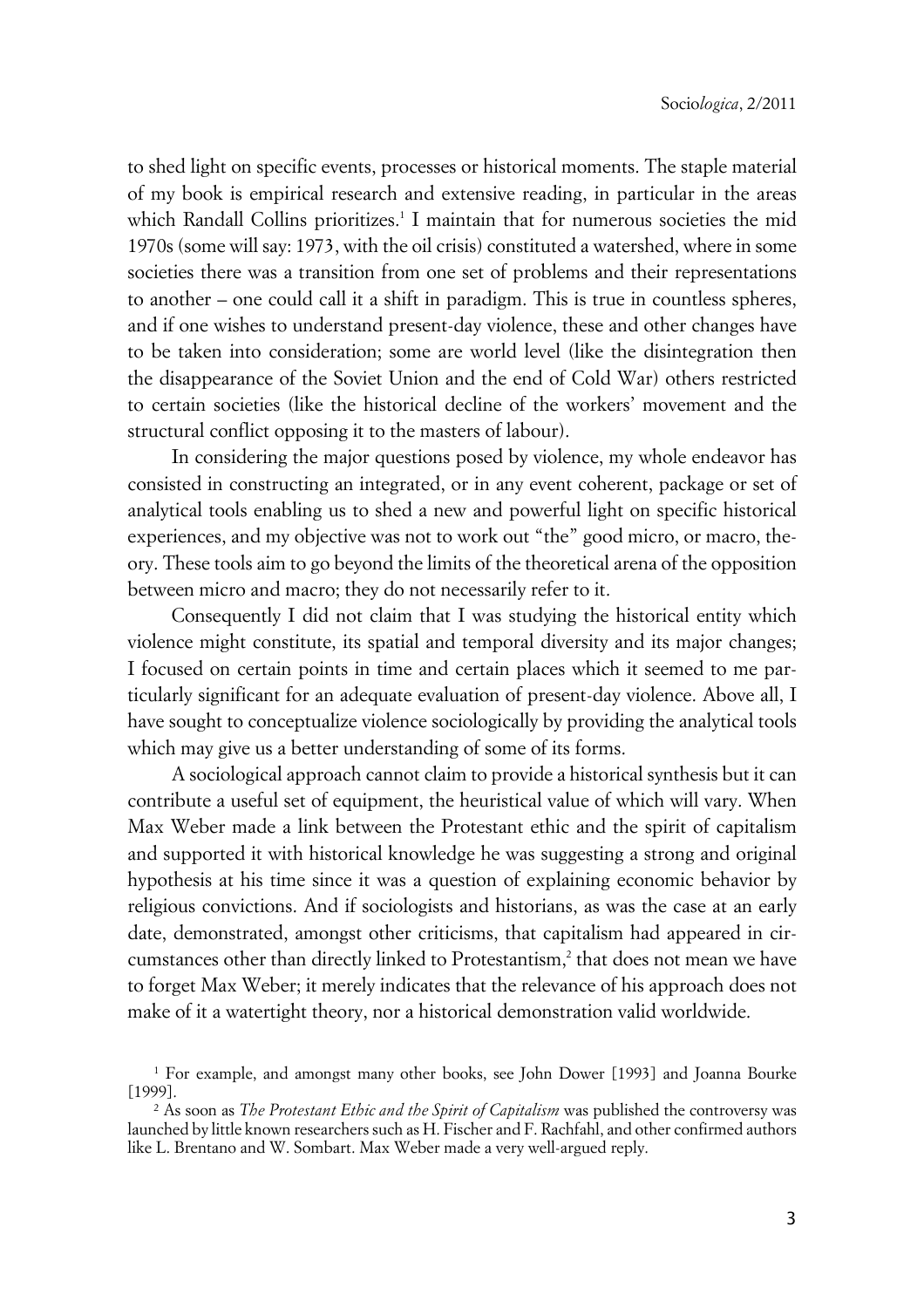One cannot attain historical understanding directly or wholly from a sociological analysis, or a sociological conceptualization; the registers are separate and, to my mind, the main task is to attempt to link them.

#### **Pure Violence**

Randall Collins suggests a historical and social anthropological approach to cruelty and ferocious violence which, in his opinion, is particularly present in pre-modern times where public rituals play an important role and where boundaries between groups are strong. He considers that cruelty stressed the "alienness of the outsider" and "terrorized the lower strata into keeping their place." My proposals are of another order.

Cruelty may indeed be instrumental; but it is primarily an extreme case in which violence becomes an end in itself, one could describe it as violence for violence' sake or pure violence. This gives rise to a paradox: violence for the sake of violence, or for pleasure, is rare today because it requires favorable conditions which are difficult to fulfill (for example: being assured of impunity, that there are no witnesses). It thus becomes a secondary or marginal dimension of the major expressions of present-day violence, whereas it does constitute its purest form. It may well be that the aspects which are theoretically the most central to violence are also concretly the most marginal.

Randall Collins' remarks about the "stressful" dimension of violence revealed by documents (photos, videos, etc.) are absolutely true, but it seems to me difficult to make of them the core of the analysis of violence. Countless experiences of violence do not correspond to this level of stress. Stanley Milgram's famous experiments [Milgram 1974], that are an important reference for Christopher Browning in his wellknown study on the violence perpetrated by a Nazi battalion on the Eastern Front during World War II [Browning 1992], for example, make submission to authority a much more explanatory factor for certain forms of violence than recourse to the idea of interaction.

#### **xBarbarism in Civilization**

There is in Randall Collins' writing an evolutionism which is not expressed as such but is nonetheless apparent. It consists in postulating that violence today is set in a trend whereby "weapons have become more lethal, more accurate" with the result that combats can be fought at a distance without "confrontational tension" or that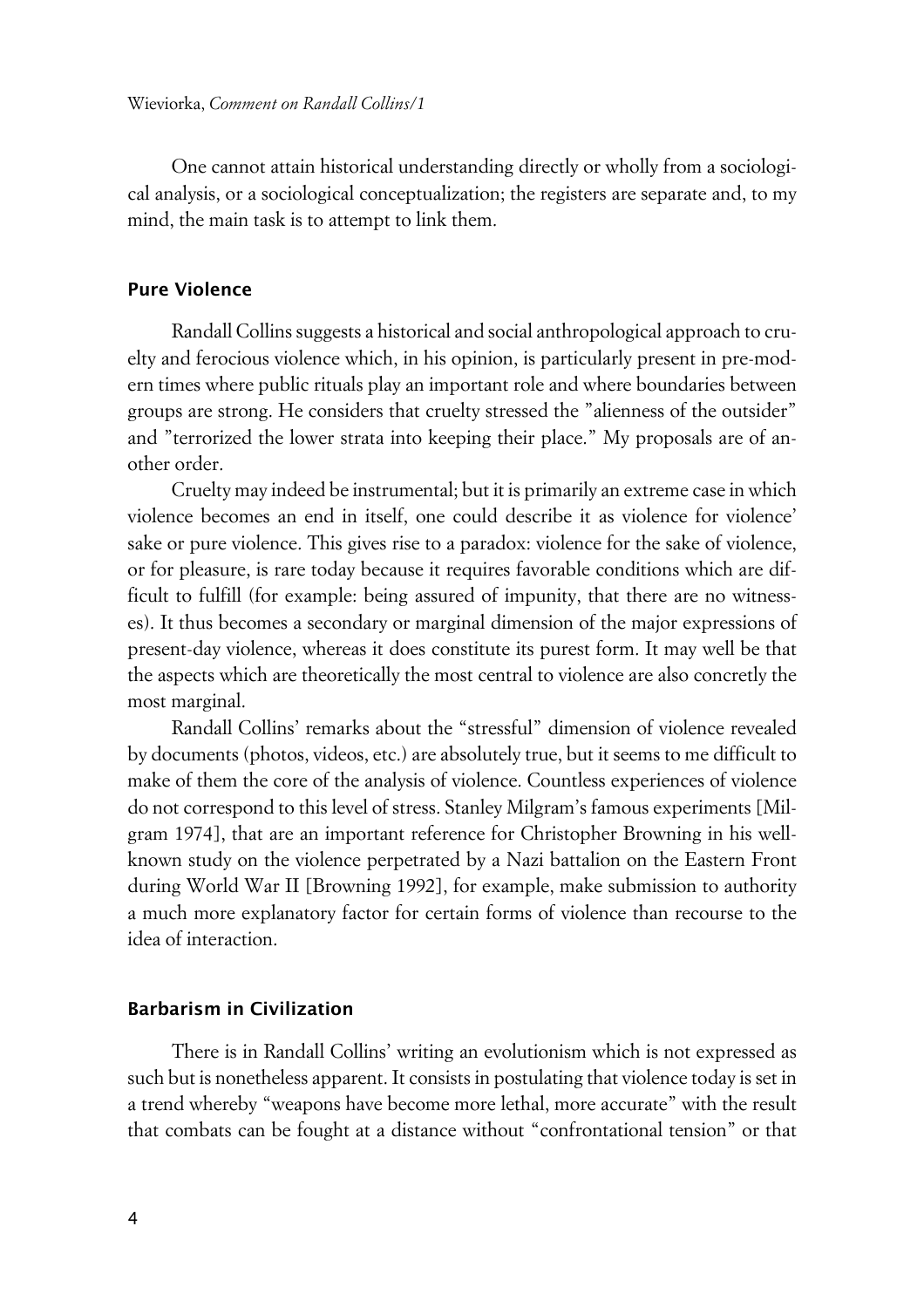"some people learn specific techniques for overcoming confrontational tension." In short, "A major component of the history of violence, therefore, is the invention of new techniques of circumventing confrontational tension, and the spread of these techniques by diffusion." However such assumptions are challenged by the recent mass massacres – the Rwandan genocide in the Great Lakes region of Africa, ethnic cleansing in ex-Yugoslavia – which were perpetrated, including by very close neighbours?<sup>3</sup> Indeed for Norbert Elias this major historian and sociologist, quoted by Randall Collins, Nazi barbarism was also a shock, both intellectual and personal, which was all the greater as it took place in one of the most civilized societies of the time.

Barbarism is always liable to appear at our doors, even amongst us, and not only within populations that one might be tempted to describe as pre-modern. Randall Collins does refer, as I also do, to "suicide bombing" but in some experiences this has been associated with other more classical forms of violence.

#### **xViolence and Conflict, Subjectivity and Inter-Subjectivity**

Contrary to Randall Collins, I consider that violence is sociologically the contrary of the conflictual relation. Violence indicates rupture and not relation and violence involves the subjectivity of the person or persons who perpetuate it, much more than the inter-subjectivity of actors in relation and interaction. It is obvious that inter-subjectivity can be part of the experience of violence, but that it be at the core of its explanation seems to me to be inaccurate. There may be "*confrontational tension and fear"* without this ending in violence and there are countless situations of violence in which these elements are not present or in an unequal, weak and non-decisive manner. But perhaps we should deconstruct the term "violence" and not make of it an over-general concept making uniform phenomena which are distinct, some of them being better suited to Randall Collins' vision than others.

#### **xA Challenge**

The social sciences never go very far in their thinking about what they demonstrate, about the tests, the proof of the scientific approach in their analyses or their findings. This does present a general problem and in ending this reply I would like to make a suggestion here concerning violence which corresponds to this preoccupation. There is at least one test of the relevance of a mode of approach to violence: it

<sup>3</sup> See for example Jean Hatzfeld [2003].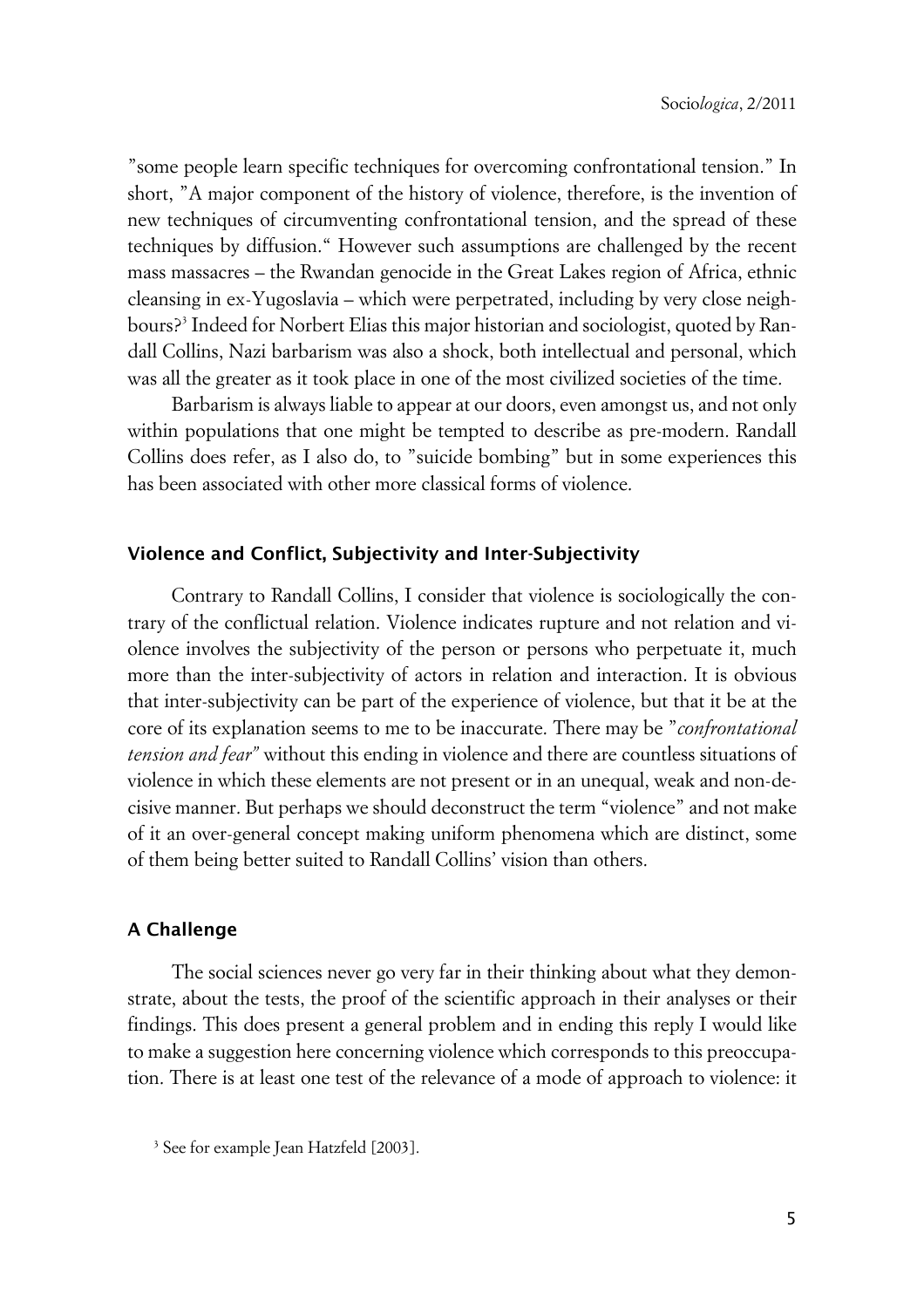consists in examining how this mode of approach can contribute to thinking about an end to violence. In my forthcoming book, *Evil* [Wieviorka 2012], there is a chapter devoted precisely to associating my analyses of violence with various analytical proposals concerning the conditions which would contribute to its decline or weakening, and policies which could further these proposals. Does the interactionism developed by Randall Collins offer pointers in that direction? It remains doubtful. Indeed if violence is produced in interaction I do not see how it is possible to envisage reducing it except by declaring the banning of certain forms of interaction. I would be very interested to know what political measures, for example, Randall Collins could deduce from his analyses.

Finally, to end, I would like to express a regret: it is that he has not had access to the French version of my book [Wieviorka 2005]. One of the three parts could not be translated in the English edition which might perhaps have led him to other criticisms but also perhaps to rapprochements on some points. Does discussion in the social sciences really have to be quasi-monopolized by the English language?

#### **References**

Bourke, J.

1999 *An Intimate History of Killing. Face-to-face Killing in Twentieth-Century Warfare*. London: Granta Books.

Browning, C.

1992 *Ordinary Men: Reserve Police Battalion 101 and the Final Solution in Poland*. New York: Harper Collins.

Dower, J.

1993 *War Without Mercy. Race and Power in the Pacific War*. New York: Pantheon Books.

Gurr T.R.

1970 *Why Men Rebel?* Princeton, Princeton University Press.

Hatzfeld, J.

2003 *Une saison de machettes*, Paris: Seuil.

Milgram S.

1974 *Obedience to Authority: An Experimental View*. New York: Harper Collins.

Wieviorka, M.

- 2005 *La violence*. Paris: Hachette.
- 2009 *Violence: A New Approach*. London: Sage.
- 2012 *Evil*. Cambridge: Polity Press.